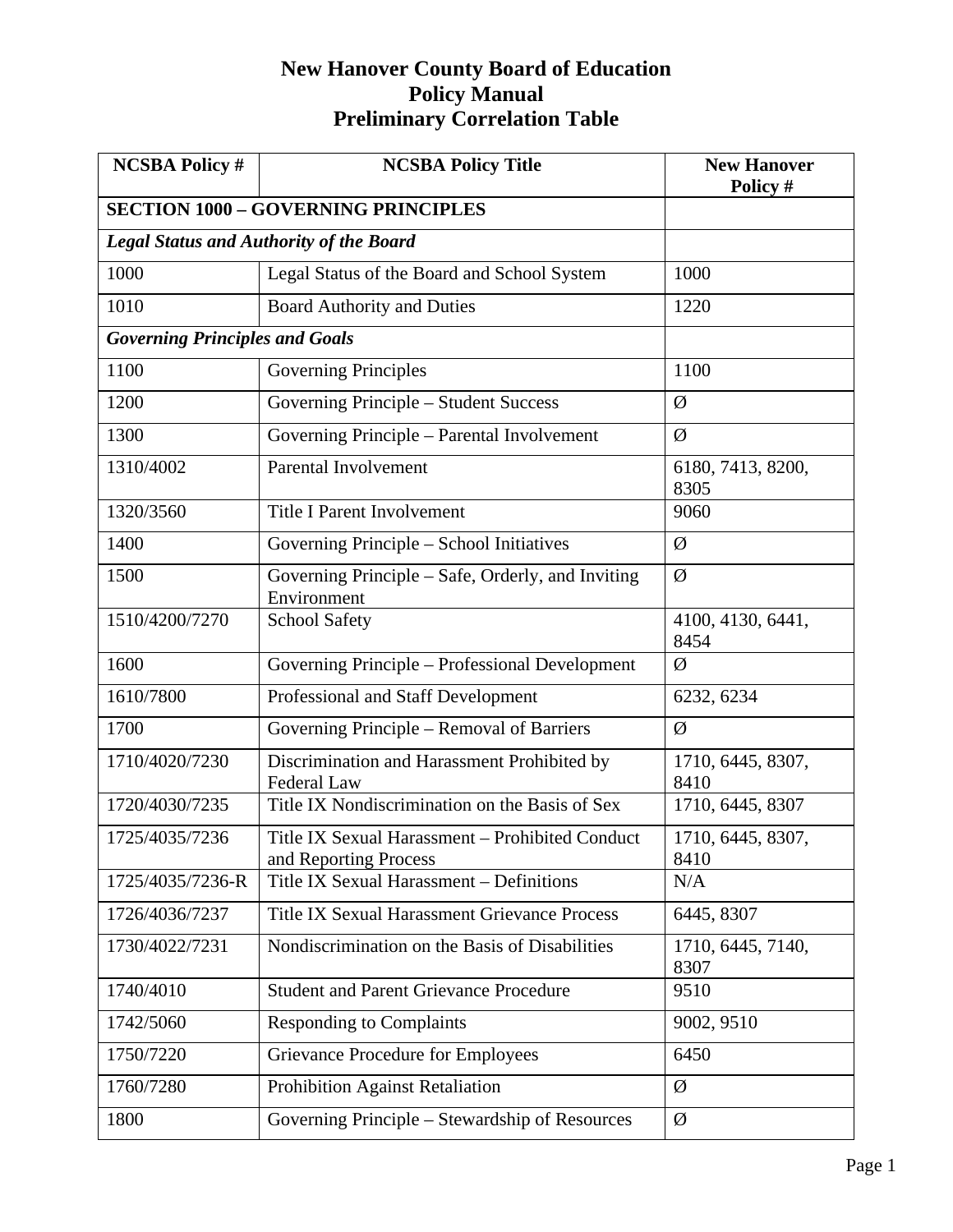| <b>NCSBA Policy #</b>          | <b>NCSBA Policy Title</b>                     | <b>New Hanover</b><br>Policy # |
|--------------------------------|-----------------------------------------------|--------------------------------|
|                                | <b>SECTION 2000 - BOARD OPERATIONS</b>        |                                |
| <b>Board Operations</b>        |                                               |                                |
| 2000                           | Operational Goals of the Board                | 1810                           |
| 2010                           | Board and Superintendent Relations            | 1400, 1402, 2020,<br>(2060)    |
| <b>Board Members</b>           |                                               |                                |
| 2100                           | <b>Board Member Legal Status</b>              | Ø                              |
| 2110                           | <b>Board Member Elections</b>                 | 1200                           |
| 2115                           | <b>Unexpired Term Fulfillment</b>             | 1200                           |
| 2116                           | Removal from Office                           | Ø                              |
| 2120                           | Code of Ethics for School Board Members       | 1240                           |
| 2121                           | <b>Board Member Conflict of Interest</b>      | 1242, 6084                     |
| 2122                           | Role of Board Members in Handling Complaints  | 1601                           |
| 2123                           | Board Member Opportunities for Development    | 1236                           |
| 2125/7315                      | Confidential Information                      | Ø                              |
| 2127                           | <b>Board Member Technology Use</b>            | Ø                              |
| 2130                           | <b>Board Member Compensation and Expenses</b> | 1236                           |
| 2140/7610                      | Defense of Board Members and Employees        | 1250                           |
| <b>Officers and Committees</b> |                                               |                                |
| 2200                           | Election of Officers/Organization of Board    | 1230, 1232                     |
| 2210                           | Duties of Officers                            | 1232                           |
| 2220                           | <b>Official School Spokesperson</b>           | 9002                           |
| 2230                           | <b>Board Committees</b>                       | 1234                           |
| <b>Board Meetings</b>          |                                               |                                |
| 2300                           | <b>Board Meetings</b>                         | 1310, 1316                     |
| 2302                           | Remote Participation in Board Meetings        | 1310                           |
| 2310                           | <b>Public Participation at Board Meetings</b> | 1350                           |
| 2320                           | Compliance with the Open Meetings Law         | 1316, 1340                     |
| 2321                           | <b>Closed Sessions</b>                        | 1312                           |
| 2325                           | <b>Board Meeting News Coverage</b>            | 1310                           |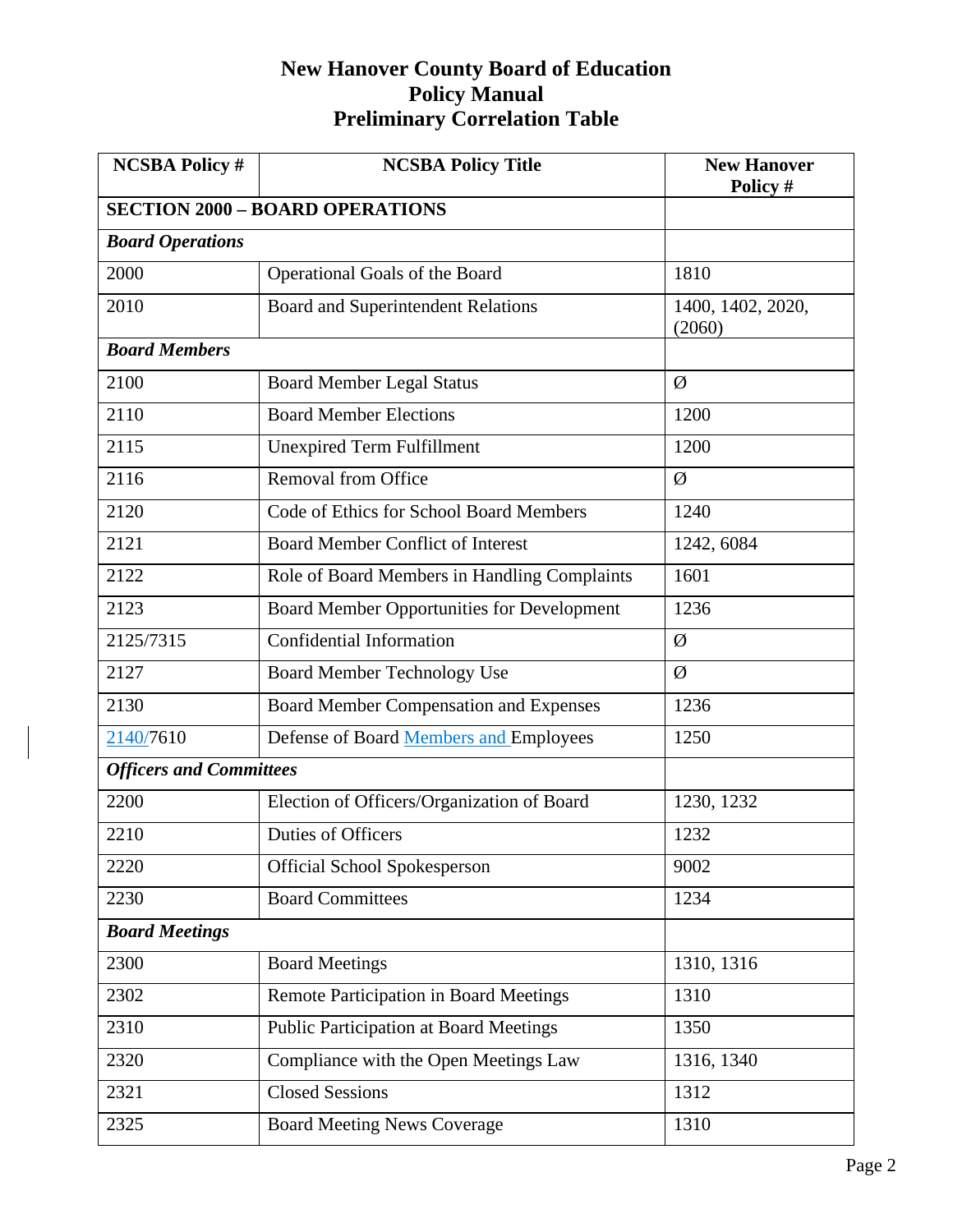| <b>NCSBA Policy #</b>                 | <b>NCSBA Policy Title</b>                               | <b>New Hanover</b><br>Policy # |
|---------------------------------------|---------------------------------------------------------|--------------------------------|
| 2330                                  | <b>Board Meeting Agenda</b>                             | 1320, 1322                     |
| 2335                                  | <b>Advance Delivery of Meeting Materials</b>            | 1402                           |
| 2340                                  | <b>Parliamentary Procedures</b>                         | 1232, 1310                     |
| 2341                                  | Quorum                                                  | 1310                           |
| 2342                                  | <b>Voting Methods</b>                                   | Ø                              |
| <b>Board Policies</b>                 |                                                         |                                |
| 2400                                  | <b>Board Policies</b>                                   | 1520                           |
| 2410                                  | <b>Policy Development</b>                               | 1520                           |
| 2430                                  | Dissemination and Preservation of Policies              | 1520                           |
| 2450                                  | <b>Suspension of Board Policies</b>                     | Ø                              |
| 2460                                  | <b>Administration in Policy Absence</b>                 | 1550                           |
| 2470                                  | <b>Administrative Procedures</b>                        | 2100                           |
| 2475                                  | <b>School Rules</b>                                     | Ø                              |
| <b>Board Hearings</b>                 |                                                         |                                |
| 2500                                  | Hearings Before the Board                               | 1310, 6450, 8120               |
| <b>Board Consultants and Liaisons</b> |                                                         |                                |
| 2600                                  | <b>Consultants to the Board</b>                         | Ø                              |
| 2610                                  | <b>Board Attorney</b>                                   | 1410                           |
| 2650                                  | <b>Liaison with School Boards Associations</b>          | 1670                           |
| 2660                                  | <b>Board Appointments to Outside Committees</b>         | (1234), (1235)                 |
| 2670                                  | <b>Business Advisory Council</b>                        | Ø                              |
|                                       | <b>SECTION 3000 - EDUCATIONAL PROGRAM</b>               | (6420), (7020), (7180)         |
| <b>Goals and Objectives</b>           |                                                         |                                |
| 3000                                  | Goals and Objectives of the Educational Program         | 2220, 7120                     |
|                                       | <b>Curriculum Development, Delivery, and Evaluation</b> |                                |
| 3100                                  | <b>Curriculum Development</b>                           | 7110                           |
| 3101                                  | <b>Dual Enrollment</b>                                  | 7072                           |
| 3102                                  | <b>Online Instruction</b>                               | Ø                              |
| 3110                                  | Innovation in Curriculum and Instruction                | Ø                              |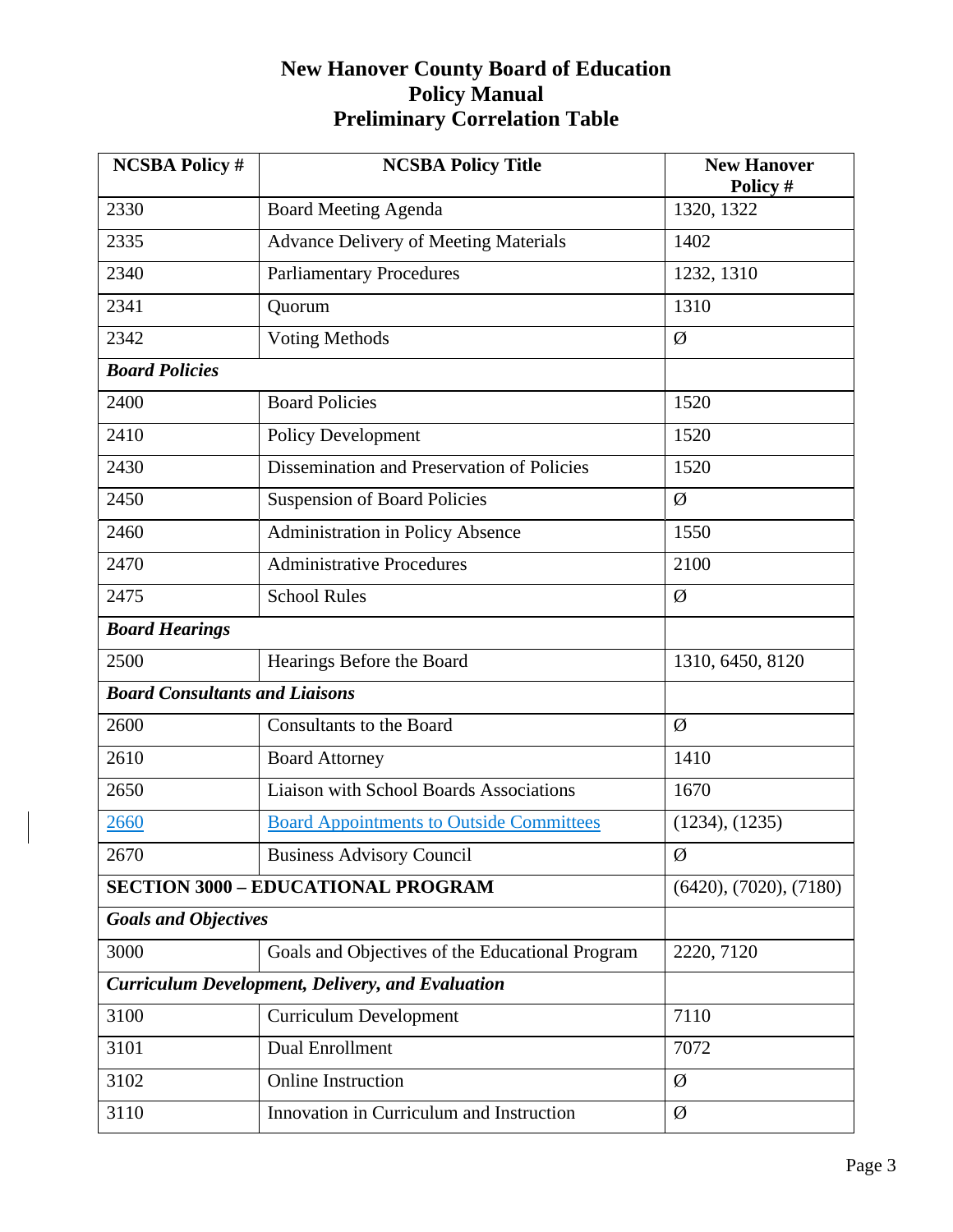| <b>NCSBA Policy #</b>          | <b>NCSBA Policy Title</b>                                                 | <b>New Hanover</b><br>Policy #          |
|--------------------------------|---------------------------------------------------------------------------|-----------------------------------------|
| 3115                           | <b>Curriculum and Instruction Guides</b>                                  | 7112                                    |
| 3120                           | <b>Lesson Planning</b>                                                    | Ø                                       |
| 3130                           | Grouping for Instruction                                                  | Ø                                       |
| 3135                           | Homework                                                                  | 7420                                    |
| 3140                           | <b>Evaluation of Instructional Programs</b>                               | 7300                                    |
| <b>Instructional Materials</b> |                                                                           |                                         |
| 3200                           | <b>Selection of Instructional Materials</b>                               | 7210                                    |
| 3210                           | Parental Inspection of and Objection to<br><b>Instructional Materials</b> | 7210, 8305                              |
| 3220                           | Technology in the Educational Program                                     | 4221, 4228, 9600                        |
| 3225/4312/7320                 | Technology Responsible Use                                                | 4221, 4224, 4225,<br>4227, 6086, 7188   |
| 3226/4205                      | <b>Internet Safety</b>                                                    | 6086, 7188                              |
| 3227/7322                      | Web Page Development                                                      | 9002                                    |
| 3228/7323                      | Use of Personal Technology to Conduct School<br><b>Business</b>           | 4228                                    |
| 3230/7330                      | Copyright Compliance                                                      | 4221                                    |
| <b>Time for Learning</b>       |                                                                           | (7042)                                  |
| 3300                           | School Calendar and Time for Learning                                     | 7030, 7040                              |
| 3320                           | <b>School Trips</b>                                                       | 7552                                    |
| <b>Student Performance</b>     |                                                                           | (1660), (7060)                          |
| 3400                           | <b>Evaluation of Student Progress</b>                                     | 7400, 7410, 7413                        |
| 3405                           | <b>Students at Risk of Academic Failure</b>                               | 7150                                    |
| 3410                           | <b>Testing and Assessment Program</b>                                     | 7230, 7413                              |
| 3420                           | <b>Student Promotion and Accountability</b>                               | 7070, 7410, 7440,<br>(7447)             |
| 3430                           | School Improvement Plan                                                   | 9005                                    |
| 3431                           | <b>Conflict Resolution</b>                                                | Ø                                       |
| 3440                           | <b>Recognizing Excellence</b>                                             | 1650, 7432                              |
| 3450                           | <b>Class Rankings</b>                                                     | Ø                                       |
| 3460                           | <b>Graduation Requirements</b>                                            | 7070, 7074, 7440,<br>7442, 7446, (7447) |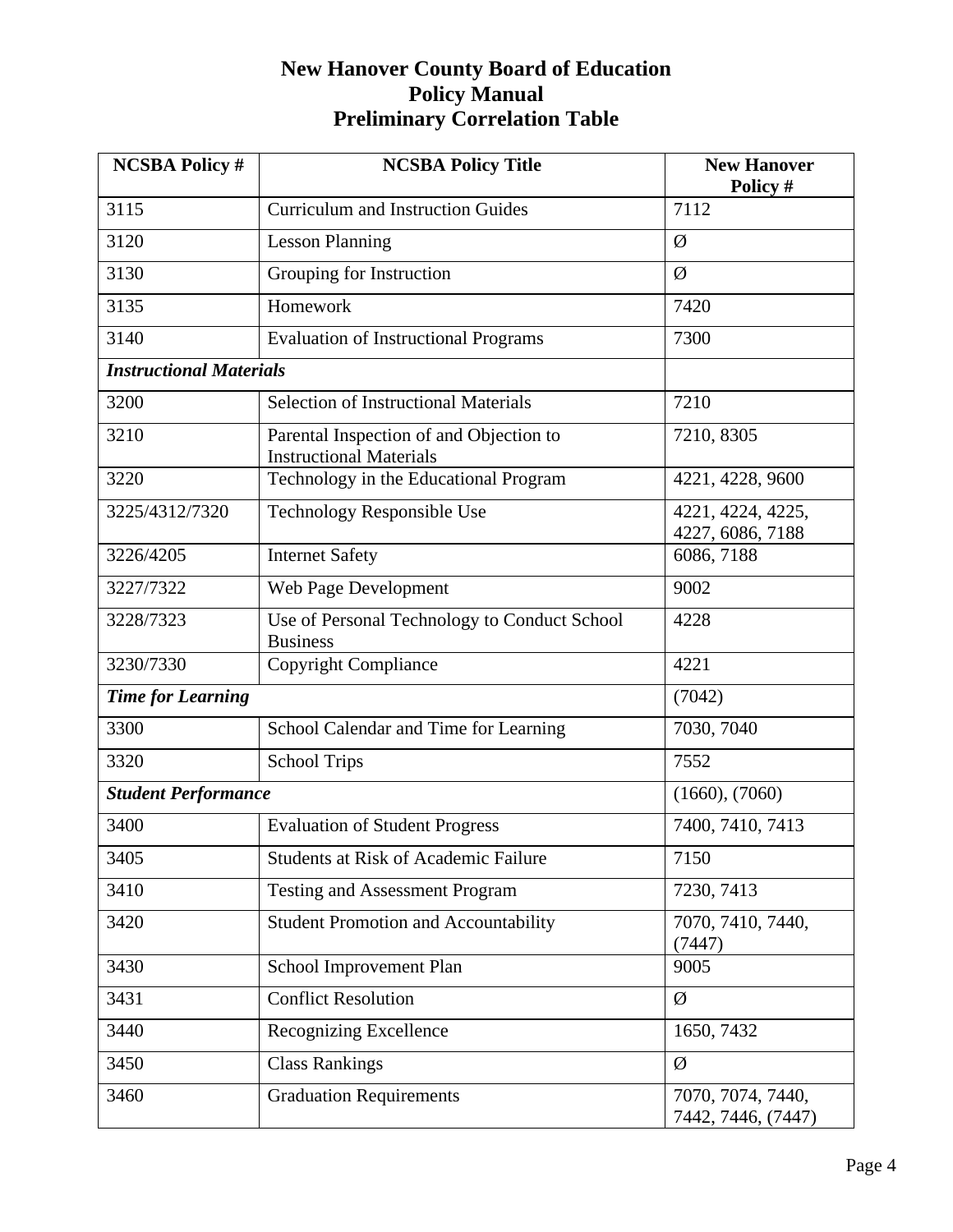| <b>NCSBA Policy #</b>                | <b>NCSBA Policy Title</b>                                                | <b>New Hanover</b><br>Policy #    |
|--------------------------------------|--------------------------------------------------------------------------|-----------------------------------|
| 3470/4305                            | <b>Alternative Learning Programs/Schools</b>                             | 8410                              |
| <b>Special Curriculum Objectives</b> |                                                                          | (7146), (7160), (8531)            |
| 3510                                 | Religious-Based Exemptions from School<br>Programs                       | Ø                                 |
| 3515                                 | Religion in the Schools                                                  | 7178                              |
| 3520                                 | Special Education Programs/Rights of Students<br>with Disabilities       | 7140                              |
| 3530                                 | Citizenship and Character Education                                      | 7186                              |
| 3540                                 | Comprehensive Health Education Program                                   | 7182, 8415                        |
| 1320/3560                            | Title I Parent and Family Engagement                                     | 9060                              |
| 3565/8307                            | Title I Program Comparability of Services                                | Ø                                 |
|                                      | <b>Services and Activities to Support the Educational Program</b>        | (7530)                            |
| 3610                                 | <b>Counseling Program</b>                                                | 7074, 8200, 8315                  |
| 3620                                 | <b>Extracurricular Activities and Student</b><br>Organizations           | (8500), 8501, 8502,<br>8560, 8570 |
| 3640/5130                            | <b>Student Voter Registration and Preregistration</b>                    | Ø                                 |
| <b>SECTION 4000 - STUDENTS</b>       |                                                                          | (8310)                            |
| <b>Student Focus</b>                 |                                                                          |                                   |
| 4000                                 | <b>Focus on Students</b>                                                 | Ø                                 |
| 4001                                 | <b>Equal Educational Opportunities</b>                                   | 8020                              |
| 1310/4002                            | Parental Involvement                                                     | 6180, 7413, 8200,<br>8305         |
| 4003                                 | <b>Translating Policies for Students and Parents</b>                     | Ø                                 |
| 1740/4010                            | <b>Student and Parent Grievance Procedure</b>                            | 9510                              |
| 1710/4020/7230                       | Discrimination and Harassment Prohibited by<br>Federal Law               | 1710, 6445, 8307,<br>8410         |
| 1730/4022/7231                       | Nondiscrimination on the Basis of Disabilities                           | 1710, 6445, 7140,<br>8307         |
| 4023                                 | <b>Education for Pregnant and Parenting Students</b>                     | 8312                              |
| 1720/4030/7235                       | Title IX Nondiscrimination on the Basis of Sex                           | 1710, 6445, 8307                  |
| 1725/4035/7236                       | Title IX Sexual Harassment - Prohibited Conduct<br>and Reporting Process | 1710, 6445, 8307,<br>8410         |
| 1725/4035/7236-R                     | Title IX Sexual Harassment - Definitions                                 | N/A                               |
| 1726/4036/7237                       | Title IX Sexual Harassment Grievance Process                             | 6445, 8307                        |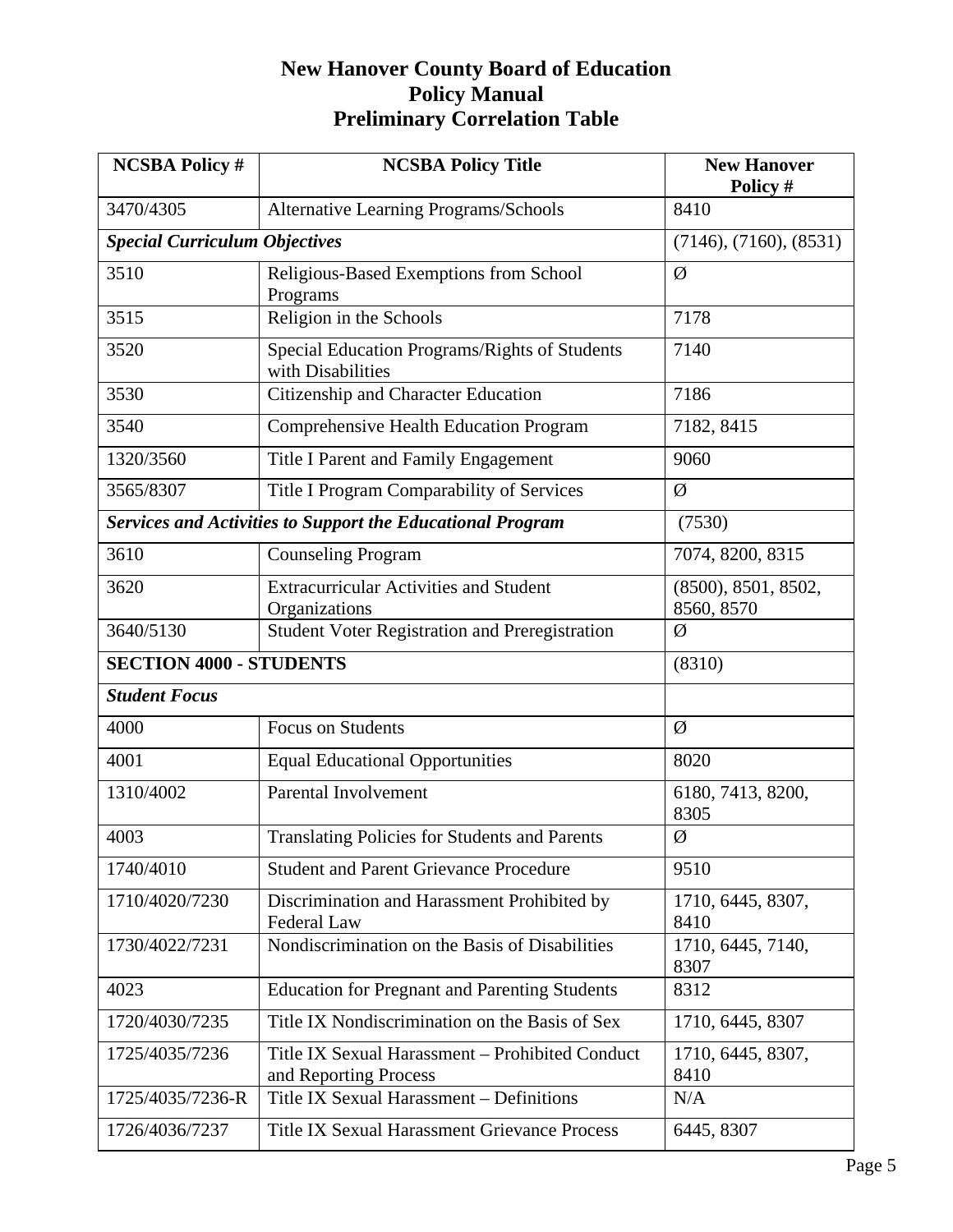| <b>NCSBA Policy #</b>           | <b>NCSBA Policy Title</b>                                    | <b>New Hanover</b><br>Policy # |
|---------------------------------|--------------------------------------------------------------|--------------------------------|
| 4040/7310                       | <b>Staff-Student Relations</b>                               | 6441, 6442                     |
| 4050                            | <b>Children of Military Families</b>                         | Ø                              |
| <b>Admission and Assignment</b> |                                                              |                                |
| 4100                            | Age Requirements for Initial Entry                           | Ø                              |
| 4110                            | Immunization and Health Requirements for School<br>Admission | Ø                              |
| 4115                            | <b>Behavior Standards for Transfer Students</b>              | 8121                           |
| 4120                            | Domicile or Residence Requirements                           | 8100, 8125, (9025)             |
| 4125                            | <b>Homeless Students</b>                                     | 8100                           |
| 4130                            | Discretionary Admission                                      | 8110, 8130                     |
| 4135                            | <b>Tuition for Discretionary Admissions</b>                  | 8110                           |
| 4150                            | School Assignment                                            | 8100, 8120                     |
| 4152                            | <b>Unsafe School Choice Transfer</b>                         | 8120, 8122                     |
| 4155                            | <b>Assignment to Classes</b>                                 | (7052)                         |
| <b>Safety</b>                   |                                                              |                                |
| 1510/4200/7270                  | <b>School Safety</b>                                         | 4100, 4130, 6441,<br>8454      |
| 4201/7271                       | Injury and Loss Prevention                                   | Ø                              |
| 4202/5029/7272                  | <b>Service Animals in Schools</b>                            | 8432                           |
| 3226/4205                       | <b>Internet Safety</b>                                       | 6086, 7188                     |
| 4210                            | Release of Students from School                              | 8230, (9025)                   |
| 4220                            | <b>Student Insurance Program</b>                             | Ø                              |
| 4230                            | Communicable Diseases - Students                             | 8614                           |
| 4240/7312                       | Child Abuse and Related Threats to Child Safety              | 6440, 6441                     |
| 4250/5075/7316                  | North Carolina Address Confidentiality Program               | Ø                              |
| 4260                            | <b>Student Sex Offenders</b>                                 | Ø                              |
| 4270/6145                       | Concussion and Head Injury                                   | Ø                              |
| <b>Student Behavior</b>         |                                                              | (8214)                         |
| 4300                            | <b>Student Behavior Policies</b>                             | 8410                           |
| 4301                            | Authority of School Personnel                                | 8410                           |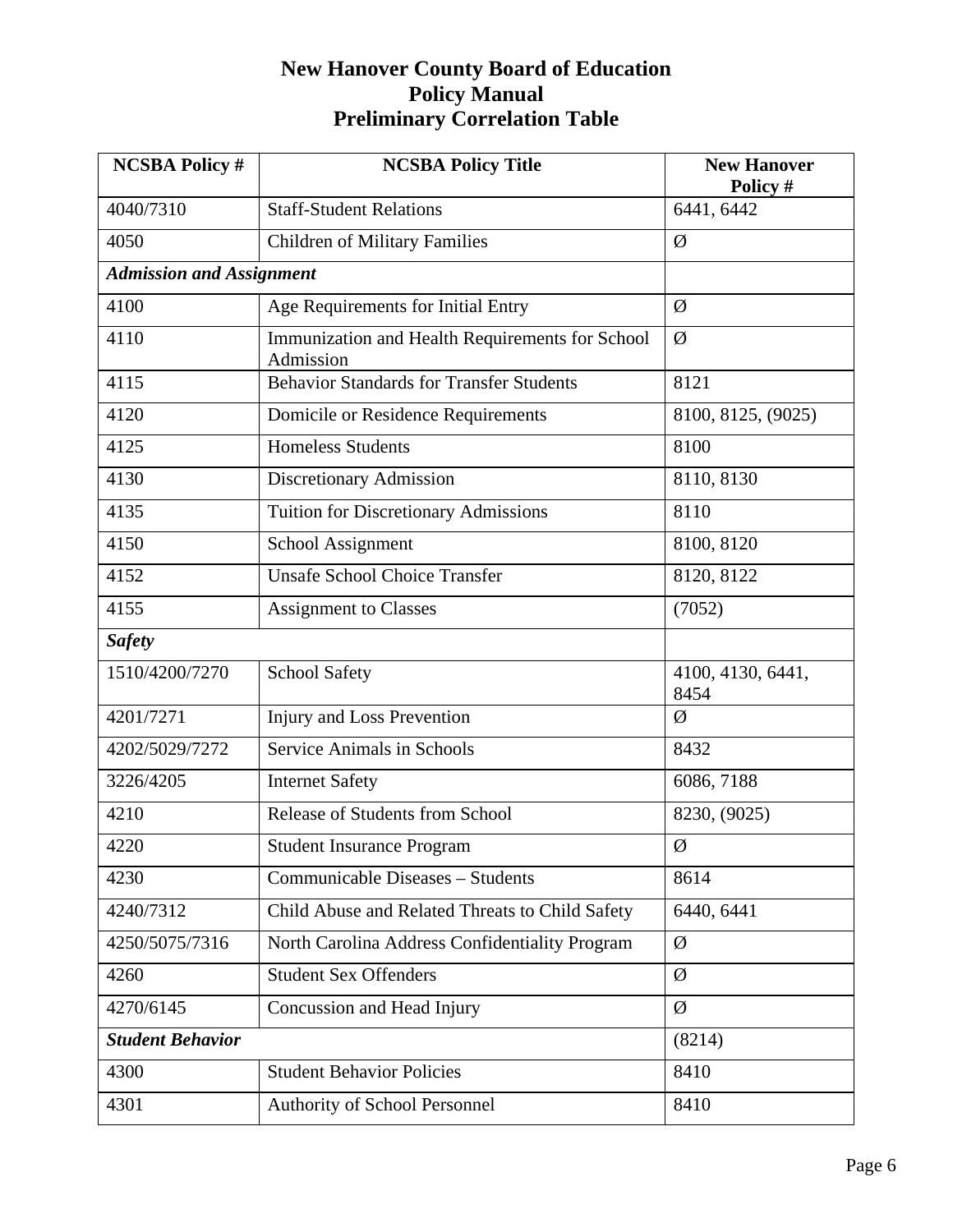| <b>NCSBA Policy #</b> | <b>NCSBA Policy Title</b>                                                       | <b>New Hanover</b><br>Policy #        |
|-----------------------|---------------------------------------------------------------------------------|---------------------------------------|
| 4302                  | School Plan for Management of Student Behavior                                  | 8410, 8450                            |
| 4302-R                | Rules for Use of Seclusion and Restraint in Schools                             | 8450, 8452                            |
| 4303                  | Fair and Consistent Discipline Administration                                   | Ø                                     |
| 3470/4305             | <b>Alternative Learning Programs/Schools</b>                                    | 8410                                  |
| 4307                  | Disciplinary Action for Exceptional<br>Children/Students with Disabilities      | 8410                                  |
| 4310                  | <b>Integrity and Civility</b>                                                   | 8410                                  |
| 3225/4312/7320        | Technology Responsible Use                                                      | 4221, 4224, 4225,<br>4227, 6086, 7188 |
| 4315                  | Disruptive Behavior                                                             | 8410, 8440                            |
| 4316                  | <b>Student Dress Code</b>                                                       | 8520                                  |
| 4318                  | Use of Wireless Communication Devices                                           | 8431, (8533)                          |
| 4320                  | Tobacco Products - Students                                                     | 8410, 8430                            |
| 4325                  | Drugs and Alcohol                                                               | 8410, 8420                            |
| 4328                  | <b>Gang-Related Activity</b>                                                    | Ø                                     |
| 4329/7311             | Bullying and Harassing Behavior Prohibited                                      | 1710, 6445, 8307,<br>8410             |
| 4330                  | Theft, Trespass, and Damage to Property                                         | 8410                                  |
| 4331                  | Assaults, Threats, and Harassment                                               | 8410                                  |
| 4333                  | Weapons, Bomb Threats, Terrorist Threats, and<br><b>Clear Threats to Safety</b> | 8410                                  |
| 4334/5035/7345        | Use of Unmanned Aircraft (Drones)                                               | Ø                                     |
| 4335                  | <b>Criminal Behavior</b>                                                        | 6441                                  |
| 4340                  | School-Level Investigations                                                     | 8410                                  |
| 4341                  | Parental Involvement in Student Behavior Issues                                 | 8410                                  |
| 4342                  | <b>Student Searches</b>                                                         | 8320                                  |
| 4345                  | <b>Student Discipline Records</b>                                               | 8700                                  |
| 4351                  | Short-Term Suspension                                                           | 8410                                  |
| 4352                  | Removal of Student During the Day                                               | Ø                                     |
| 4353                  | Long-Term Suspension, 365-Day Suspension,<br>Expulsion                          | 8410                                  |
| 4362                  | Requests for Readmission of Students Suspended<br>for 365 Days or Expelled      | 8410                                  |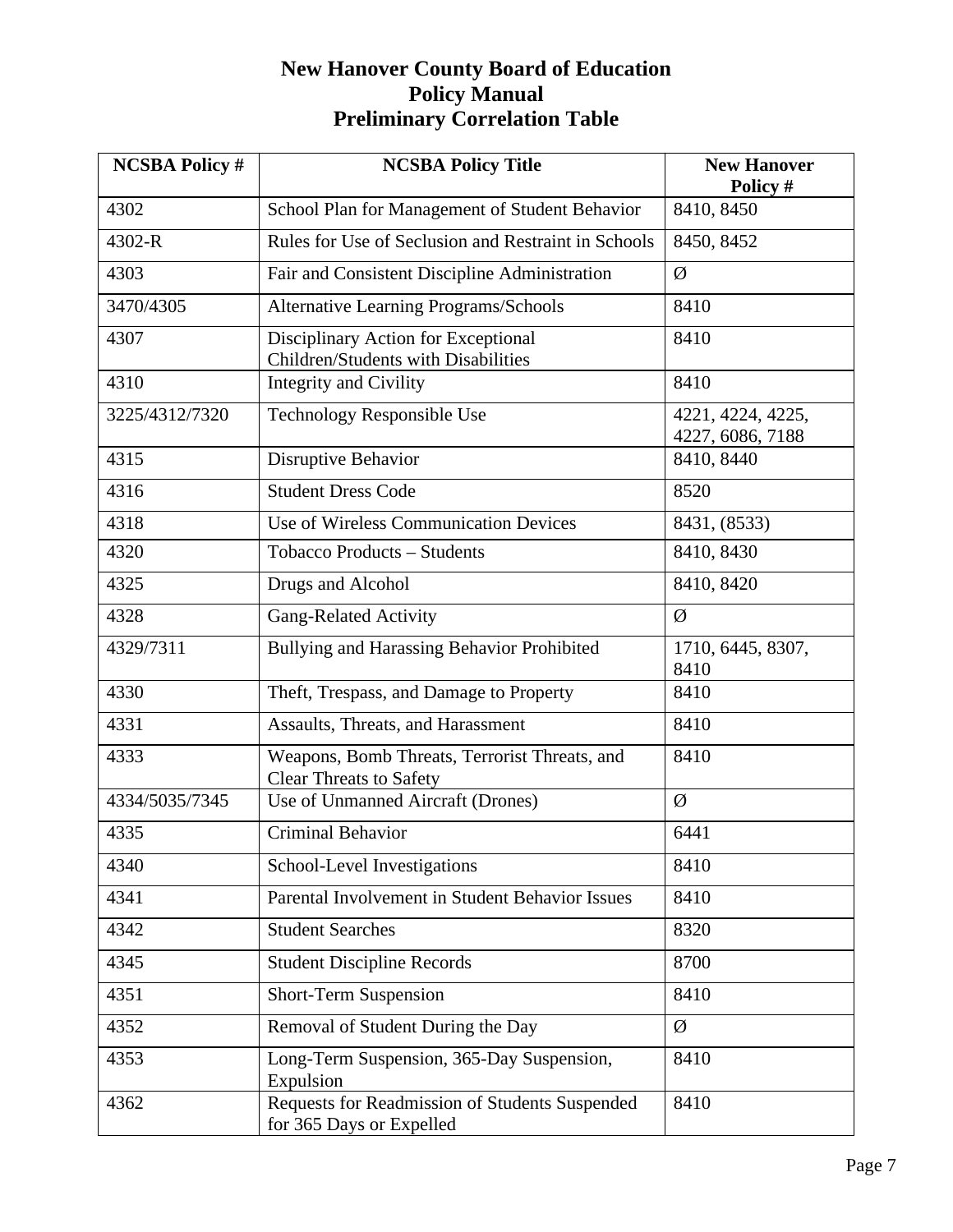| <b>NCSBA Policy #</b>  | <b>NCSBA Policy Title</b>                           | <b>New Hanover</b><br>Policy #    |
|------------------------|-----------------------------------------------------|-----------------------------------|
| 4370                   | <b>Student Discipline Hearing Procedures</b>        | 8410                              |
| <b>Attendance</b>      |                                                     |                                   |
| 4400                   | Attendance                                          | 7040, 8212, 8220,<br>8410, (8500) |
| <b>Student Fees</b>    |                                                     |                                   |
| 4600                   | <b>Student Fees</b>                                 | 8560                              |
| <b>Student Records</b> |                                                     |                                   |
| 4700                   | <b>Student Records</b>                              | 8700, (9025)                      |
| 4705/7825              | Confidentiality of Personal Identifying Information | Ø                                 |
| 4705/7825-R            | Confidentiality of Personal Identifying Information | Ø                                 |
| 4720                   | <b>Surveys of Students</b>                          | 8305                              |
|                        | <b>SECTION 5000 - COMMUNITY RELATIONSHIPS</b>       | (6420)                            |
|                        | <b>Relationship with Parents and the Community</b>  |                                   |
| 5000                   | Schools and the Community                           | 1600, 9000, 9002,<br>9010, 9040   |
| 5008                   | <b>Automated Phone and Text Messaging</b>           | Ø                                 |
| 5010                   | <b>Parent Organizations</b>                         | 9200                              |
| 5015                   | <b>School Volunteers</b>                            | 9022, 9023                        |
| 5020                   | Visitors to the Schools                             | 1602, 8456                        |
| 5022                   | <b>Registered Sex Offenders</b>                     | Ø                                 |
| 5024/6127/7266         | <b>Emergency Epinephrine Auto-Injector Devices</b>  | 8304                              |
| 5025                   | Prohibition of Drugs and Alcohol                    | Ø                                 |
| 5026/7250              | <b>Smoking and Tobacco Products</b>                 | 6434                              |
| 5027/7275              | Weapons and Explosives Prohibited                   | Ø                                 |
| 5028/6130/7267         | <b>Automated External Defibrillator</b>             | Ø                                 |
| 4202/5029/7272         | Service Animals in Schools                          | 8432                              |
| 5030                   | <b>Community Use of Facilities</b>                  | 4500                              |
| 4334/5035/7345         | Use of Unmanned Aircraft (Drones)                   | Ø                                 |
| 5040                   | <b>News Media Relations</b>                         | 9002, 9040                        |
| 5050                   | <b>Emergency Closings</b>                           | 4120                              |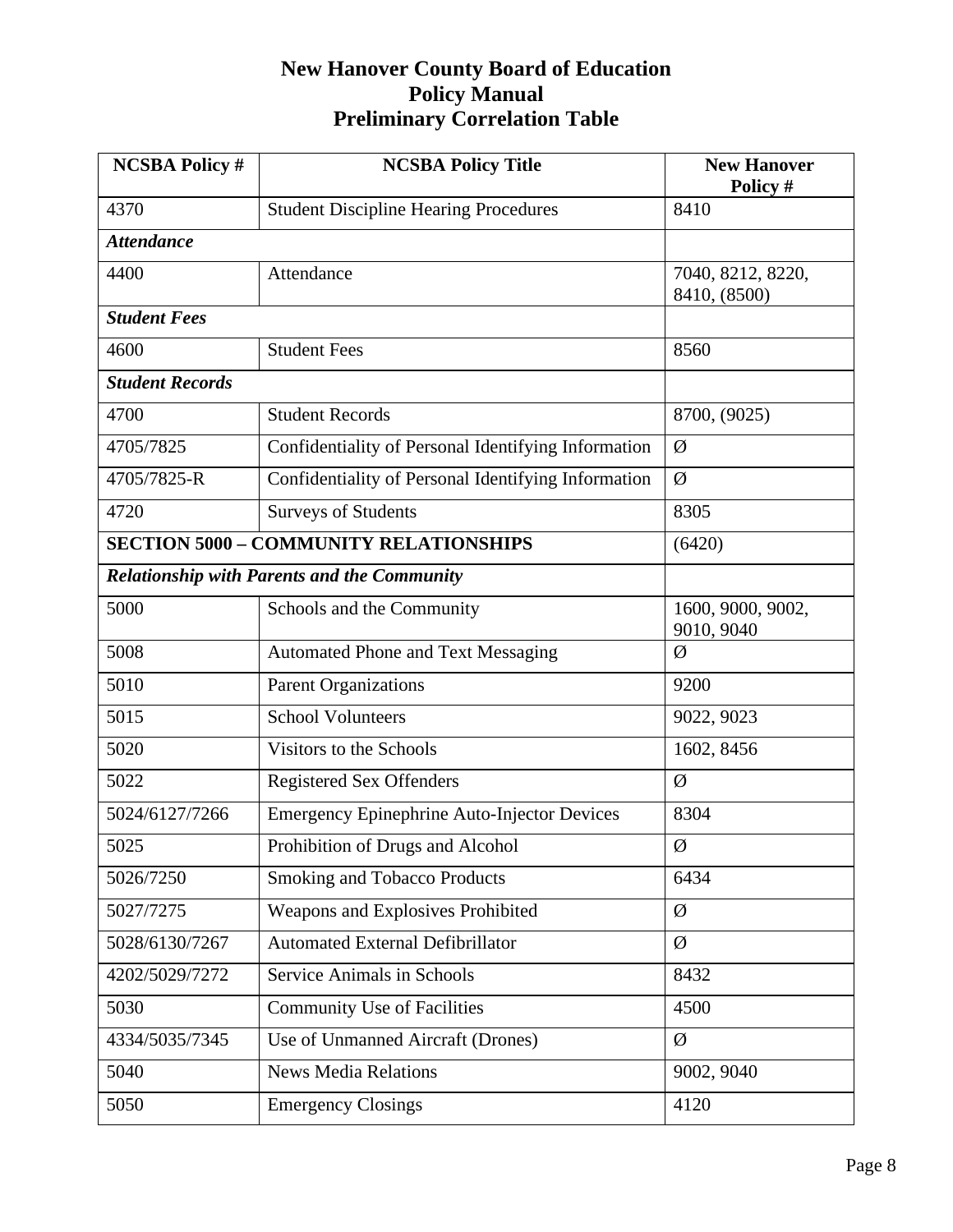| <b>NCSBA Policy #</b>          | <b>NCSBA Policy Title</b>                                     | <b>New Hanover</b><br>Policy # |
|--------------------------------|---------------------------------------------------------------|--------------------------------|
| 1742/5060                      | <b>Responding to Complaints</b>                               | 9002, 9510                     |
| 5070/7350                      | Public Records – Retention, Release, and<br>Disposition       | 2115, 6340, 9020               |
| 5071/7351                      | <b>Electronically Stored Information Retention</b>            | 2115                           |
| 4250/5075/7316                 | North Carolina Address Confidentiality Program                | Ø                              |
|                                | <b>Relationship with Other Governmental Agencies</b>          | (2230), (4110), (9330)         |
| 5100                           | Relationship with Other Governmental Agencies                 | 2210                           |
| 5110                           | Relationship with County Commissioners                        | Ø                              |
| 5120                           | Relationship with Law Enforcement                             | 8320                           |
| 3640/5130                      | <b>Student Voter Registration and Preregistration</b>         | Ø                              |
|                                | <b>Involvement with Outside Organizations and Individuals</b> |                                |
| 5210                           | Distribution and Display of Non-School Material               | 8540, 9415                     |
| 5220                           | <b>Collections and Solicitations</b>                          | 9410                           |
| 5230                           | Participation in Research Projects                            | 2240                           |
| 5240                           | Advertising in the Schools                                    | 9410                           |
|                                | <b>SECTION 6000 - SUPPORT SERVICES</b>                        |                                |
| <b>Support Services</b>        |                                                               |                                |
| 6000                           | <b>Support Services</b>                                       | Ø                              |
| <b>Student Health Services</b> |                                                               | (8300), (8600)                 |
| 6100                           | <b>Goals of Student Health Services</b>                       | Ø                              |
| 6110                           | Organization of Student Health Services                       | Ø                              |
| 6120                           | <b>Student Health Services</b>                                | 8022                           |
| 6125                           | Administering Medicines to Students                           | 8022, 8306                     |
| 5024/6127/7266                 | <b>Emergency Epinephrine Auto-Injector Devices</b>            | 8304                           |
| 5028/6130/7267                 | <b>Automated External Defibrillator</b>                       | Ø                              |
| 6140                           | <b>Student Wellness</b>                                       | 8620                           |
| 4270/6145                      | Concussion and Head Injury                                    | Ø                              |
| <b>Student Food Services</b>   |                                                               |                                |
| 6200                           | <b>Goals of School Nutrition Services</b>                     | Ø                              |
| 6210                           | Organization of School Nutrition Services                     | 4400                           |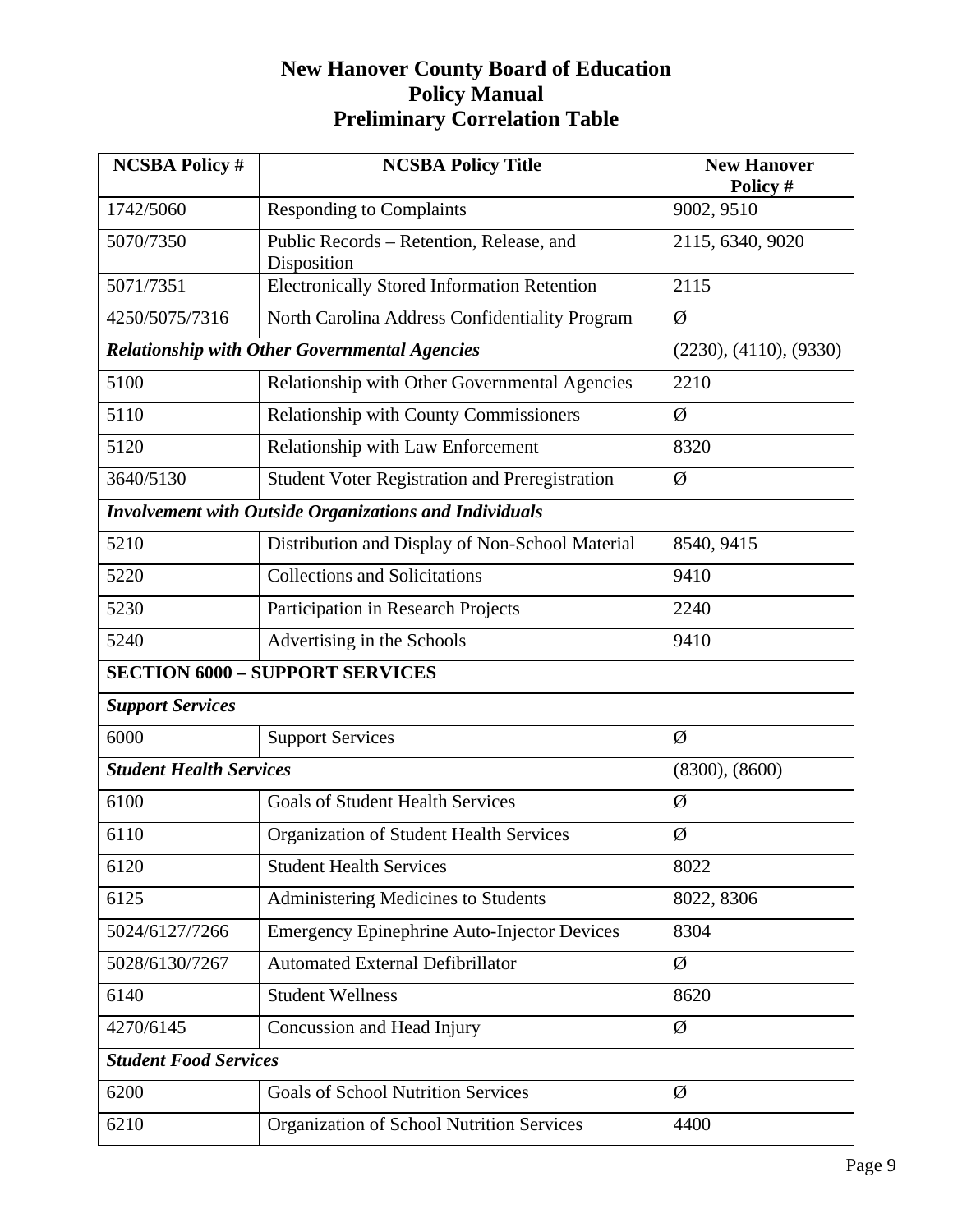| <b>NCSBA Policy #</b>                     | <b>NCSBA Policy Title</b>                                        | <b>New Hanover</b><br>Policy # |
|-------------------------------------------|------------------------------------------------------------------|--------------------------------|
| 6220                                      | <b>Operation of School Nutrition Services</b>                    | 4400, 4410, 4420,<br>4425      |
| 6225                                      | Free and Reduced Price Meal Services                             | 4425                           |
| 6230                                      | School Meal and Competitive Foods Standards                      | 4405                           |
| <b>Student Transportation Services</b>    |                                                                  | (4310)                         |
| 6300                                      | <b>Goals of Student Transportation Services</b>                  | Ø                              |
| 6305                                      | <b>Safety and Student Transportation Services</b>                | 4300, 4330, 8440               |
| 6306                                      | School Bus Idling                                                | 4335                           |
| 6306-R                                    | <b>School Bus Idling Procedures</b>                              | Ø                              |
| 6310                                      | <b>Organization of Student Transportation Services</b>           | 4300                           |
| 6315                                      | <b>Drivers</b>                                                   | Ø                              |
| 6320                                      | Use of Student Transportation Services                           | Ø                              |
| 6321                                      | <b>Bus Routes</b>                                                | 4320                           |
| 6322                                      | <b>Student Assignment to Buses</b>                               | 4300                           |
| 6325                                      | Parking Areas for Students                                       | 4250, 8530, (8532),<br>(8533)  |
| 6330                                      | <b>Insurance for Student Transportation Services</b>             | Ø                              |
| 6340                                      | <b>Transportation Service/Vehicle Contracts</b>                  | Ø                              |
| <b>Purchasing Function</b>                |                                                                  |                                |
| 6400                                      | Goals of the Purchasing Function                                 | Ø                              |
| 6401/9100                                 | Ethics and the Purchasing Function                               | Ø                              |
| 6410                                      | Organization of the Purchasing Function                          | Ø                              |
| 6420                                      | Contracts with the Board                                         | 3410                           |
| 6421                                      | <b>Preaudit and Disbursement Certifications</b>                  | 3310, 3410                     |
| 6425                                      | <b>Continuing Contracts</b>                                      | 3410                           |
| 6430                                      | Purchasing Requirements for Equipment, Materials<br>and Supplies | 3410, 3610                     |
| 6441/9121                                 | Bidders' List                                                    | Ø                              |
| 6442                                      | <b>Vendor Lists</b>                                              | Ø                              |
| 6450                                      | <b>Purchase of Services</b>                                      | 3410, 3610                     |
| <b>Equipment, Materials, and Supplies</b> |                                                                  |                                |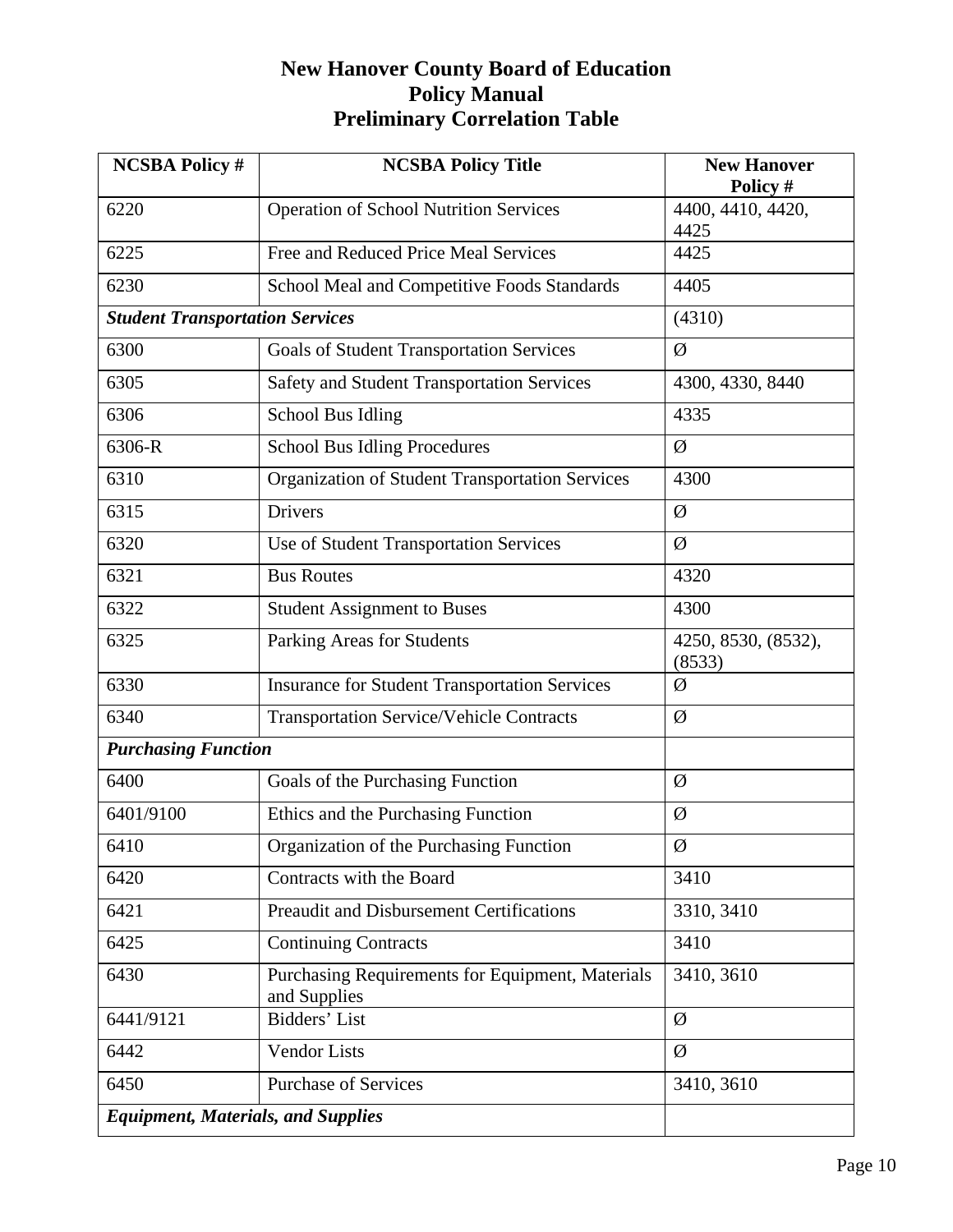| <b>NCSBA Policy #</b>           | <b>NCSBA Policy Title</b>                                                 | <b>New Hanover</b><br>Policy #                   |
|---------------------------------|---------------------------------------------------------------------------|--------------------------------------------------|
| 6500                            | Goals of Equipment, Materials, and Supplies<br>Services                   | 4000                                             |
| 6510                            | Organization of Equipment, Materials, and<br><b>Supplies Services</b>     | Ø                                                |
| 6520                            | Use of Equipment, Materials, and Supplies                                 | 4220                                             |
| 6521                            | Personal Use of Equipment, Materials, and<br>Supplies                     | Ø                                                |
| 6522                            | Use of Equipment, Materials, and Supplies by Non-<br><b>School Groups</b> | Ø                                                |
| 6524                            | <b>Network Security</b>                                                   | 4224, 4225, 4226,<br>4227                        |
| 6525                            | <b>Instructional Materials Services</b>                                   | 4220                                             |
| 6530                            | <b>Resource Conservation</b>                                              | 4240                                             |
| 6540                            | <b>Hazardous Materials</b>                                                | Ø                                                |
| 6550                            | Vandalism                                                                 | 4220                                             |
| 6560                            | Disposal of Surplus Property                                              | 4600                                             |
| <b>SECTION 7000 - PERSONNEL</b> |                                                                           | (2000)                                           |
|                                 | <b>Recruitment and Selection of Personnel</b>                             |                                                  |
| 7100                            | Recruitment and Selection of Personnel                                    | 1402, 6000, 6020,<br>6080, (6081), 6121,<br>6133 |
| 7110                            | Information Provided by Applicant or Employee                             | 6133                                             |
| 7120                            | <b>Employee Health Certificate</b>                                        | 6132                                             |
| 7130                            | Licensure                                                                 | 6234, 6340                                       |
| <b>Work Environment</b>         |                                                                           | (6060)                                           |
| 7210                            | <b>Staff Involvement in Decision Making</b>                               | 1605, 6040                                       |
| 1750/7220                       | <b>Grievance Procedure for Employees</b>                                  | 6450                                             |
| 1710/4020/7230                  | Discrimination and Harassment Prohibited by<br>Federal Law                | 1710, 6445, 8307,<br>8410                        |
| 1730/4022/7231                  | Nondiscrimination on the Basis of Disabilities                            | 1710, 6445, 7140,<br>8307                        |
| 7232                            | Discrimination and Harassment in the Workplace                            | 1710, 6020, 6445,<br>8307                        |
| 1720/4030/7235                  | Title IX Nondiscrimination on the Basis of Sex                            | 1710, 6445, 8307                                 |
| 1725/4035/7236                  | Title IX Sexual Harassment - Prohibited Conduct<br>and Reporting Process  | 1710, 6445, 8307,<br>8410                        |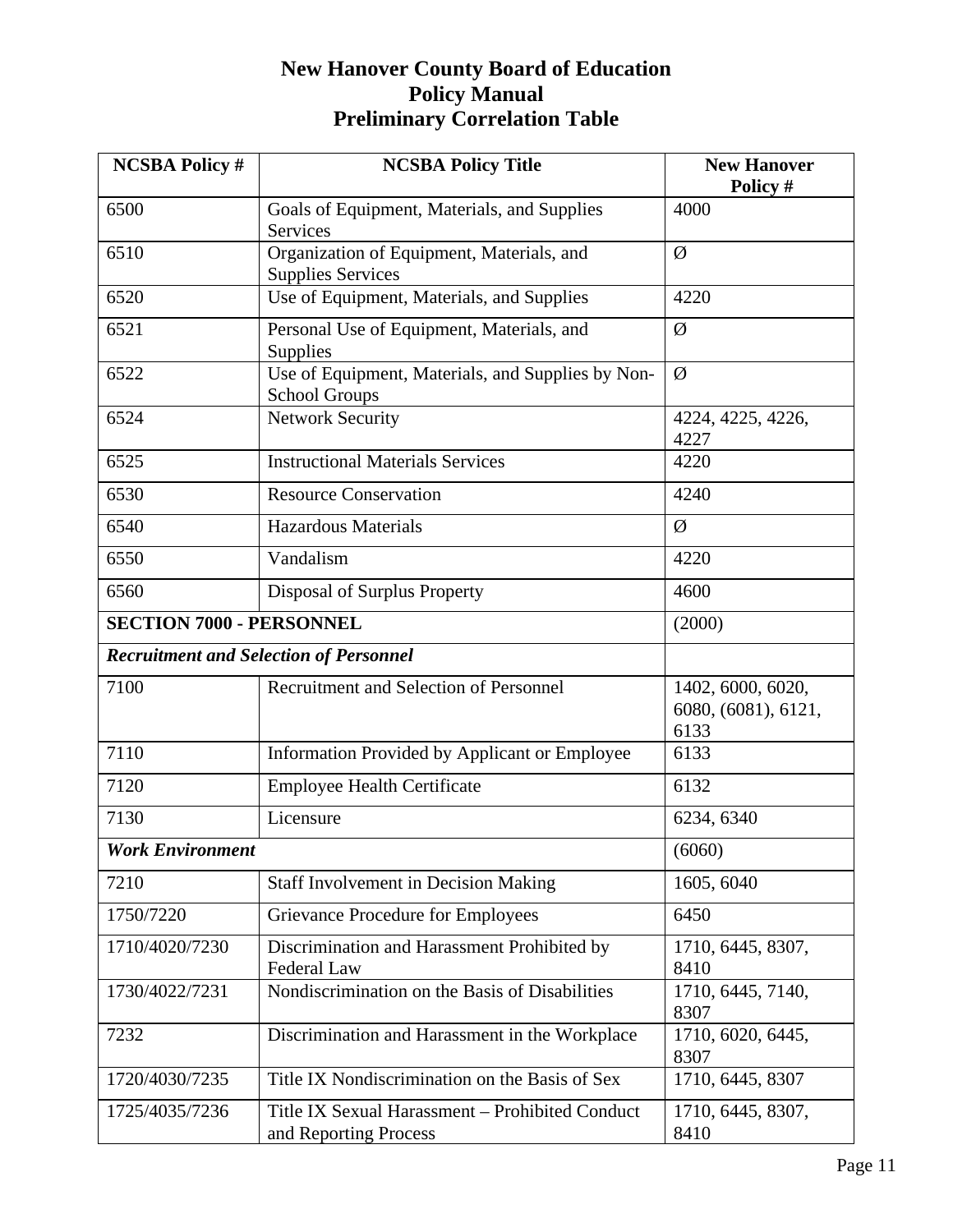| <b>NCSBA Policy #</b>         | <b>NCSBA Policy Title</b>                                                      | <b>New Hanover</b><br>Policy #        |
|-------------------------------|--------------------------------------------------------------------------------|---------------------------------------|
| 1725/4035/7236-R              | Title IX Sexual Harassment - Definitions                                       | N/A                                   |
| 1726/4036/7237                | <b>Title IX Sexual Harassment Grievance Process</b>                            | 6445, 8307                            |
| 7240                          | Drug-Free and Alcohol-Free Workplace                                           | 6430, 6431                            |
| 7241                          | Drug and Alcohol Testing of Commercial Motor<br><b>Vehicle Operators</b>       | 6431                                  |
| 5026/7250                     | <b>Smoking and Tobacco Products</b>                                            | 6434                                  |
| 7260                          | Occupational Exposure to Bloodborne Pathogens                                  | 8610, 8612                            |
| 7262                          | Communicable Diseases - Employees                                              | 6130                                  |
| 7265                          | Occupational Exposure to Hazardous Chemicals in<br><b>Science Laboratories</b> | Ø                                     |
| 5024/6127/7266                | <b>Emergency Epinephrine Auto-Injector Devices</b>                             | 8304                                  |
| 5028/6130/7267                | <b>Automated External Defibrillator</b>                                        | Ø                                     |
| 1510/4200/7270                | <b>School Safety</b>                                                           | 4100, 4130, 6441,<br>8454             |
| 4201/7271                     | Injury and Loss Prevention                                                     | Ø                                     |
| 4202/5029/7272                | <b>Service Animals in Schools</b>                                              | 8432                                  |
| 5027/7275                     | Weapons and Explosives Prohibited                                              | Ø                                     |
| 1760/7280                     | Prohibition Against Retaliation                                                | Ø                                     |
| <b>Staff Responsibilities</b> |                                                                                | (6081), (6433)                        |
| 7300                          | <b>Staff Responsibilities</b>                                                  | 1602, 6082, 6133                      |
| 4040/7310                     | <b>Staff-Student Relations</b>                                                 | 6441, 6442                            |
| 4329/7311                     | Bullying and Harassing Behavior Prohibited                                     | 1710, 6445, 8307,<br>8410             |
| 4240/7312                     | Child Abuse – Reports and Investigations                                       | 6440, 6441                            |
| 2125/7315                     | Confidential Information                                                       | Ø                                     |
| 4250/5075/7316                | North Carolina Address Confidentiality Program                                 | Ø                                     |
| 3225/4312/7320                | <b>Technology Reponsible Use</b>                                               | 4221, 4224, 4225,<br>4227, 6086, 7188 |
| 3227/7322                     | Web Page Development                                                           | 9002                                  |
| 3228/7323                     | Use of Personal Technology to Conduct School<br><b>Business</b>                | 4228                                  |
| 3230/7330                     | <b>Copyright Compliance</b>                                                    | 4221                                  |
| 7335                          | <b>Employee Use of Social Media</b>                                            | 6082                                  |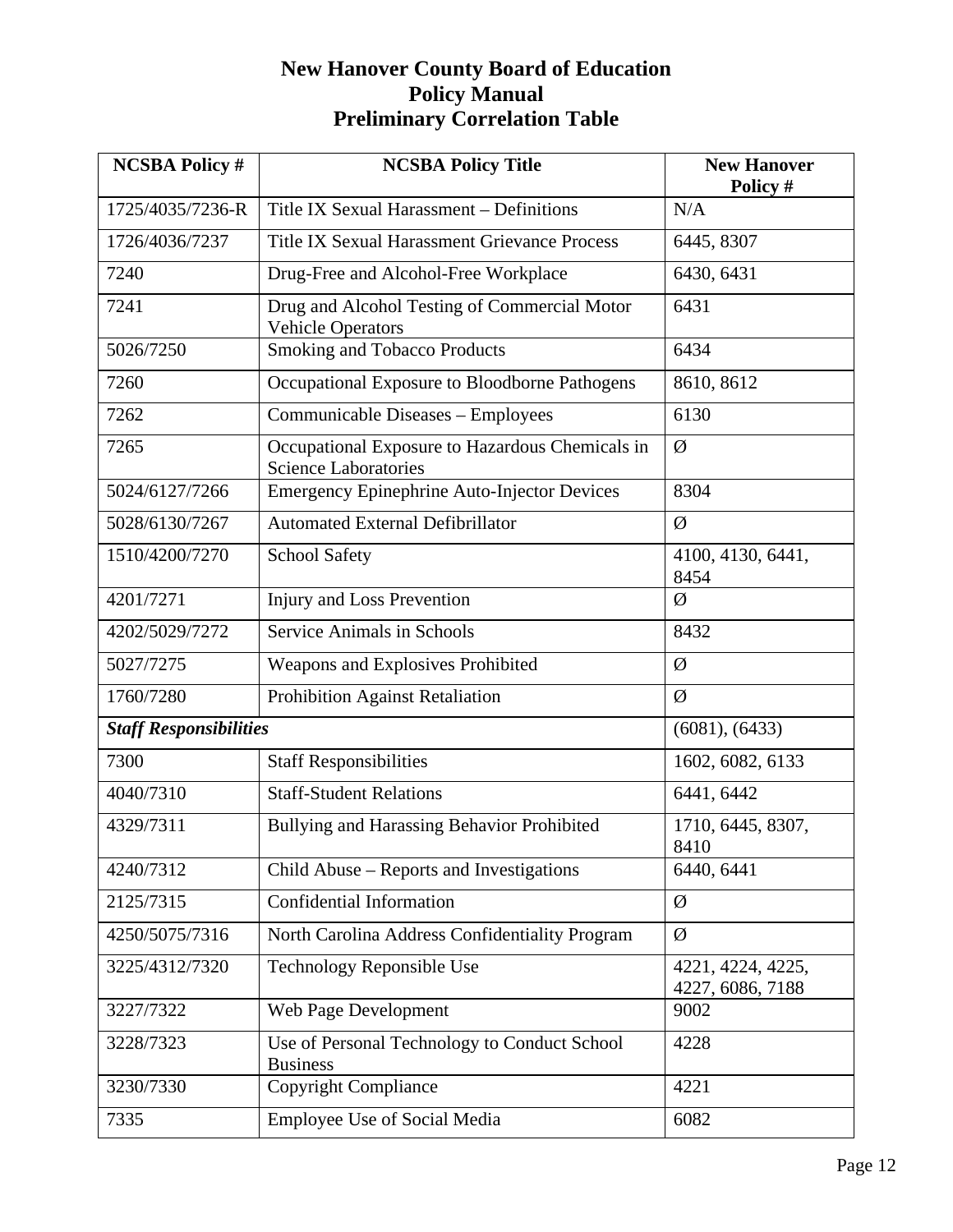| <b>NCSBA Policy #</b>                    | <b>NCSBA Policy Title</b>                                                      | <b>New Hanover</b><br>Policy # |
|------------------------------------------|--------------------------------------------------------------------------------|--------------------------------|
| 7340                                     | <b>Employee Dress and Appearance</b>                                           | 6435                           |
| 4334/5035/7345                           | Use of Unmanned Aircraft (Drones)                                              | Ø                              |
| 5070/7350                                | Public Records - Retention, Release, and<br>Disposition                        | 2115, 6340, 9020               |
| 5071/7351                                | <b>Electronically Stored Information Retention</b>                             | 2115                           |
| 7360/8225                                | Crowdfunding on Behalf of the School System                                    | Ø                              |
| <b>Specific Employment Relationships</b> |                                                                                | (2310), (6141)                 |
| 7400                                     | <b>Job Descriptions</b>                                                        | (2080)                         |
| 7405                                     | <b>Extracurricular and Non-Instructional Duties</b>                            | 6412                           |
| 7410                                     | <b>Teacher Contracts</b>                                                       | 6110, 6235, 6236               |
| 7420                                     | Superintendent Contract                                                        | 1402, 2020, 6110               |
| 7422                                     | Deputy/Associate/Assistant Superintendent<br>Contracts                         | 6110                           |
| 7425                                     | <b>School Administrator Contracts</b>                                          | 6110, 6121                     |
| 7430                                     | <b>Substitute Teachers</b>                                                     | 6135                           |
| 7440                                     | Assignments/Reassignments/<br><b>Transfers</b>                                 | 6210                           |
| <b>Workday and Absences</b>              |                                                                                |                                |
| 7500                                     | Workday and Overtime                                                           | 6115                           |
| 7503                                     | Teleworking                                                                    | Ø                              |
| 7505                                     | Compliance with State Board of Education<br><b>Employment Policies</b>         | 6510                           |
| 7510                                     | Leave                                                                          | 6422, 6510, 6512               |
| 7520                                     | Family and Medical Leave                                                       | Ø                              |
| 7530                                     | <b>Military Leave</b>                                                          | Ø                              |
| 7540                                     | <b>Voluntary Shared Leave</b>                                                  | Ø                              |
| 7541                                     | <b>Sick Leave Bank</b>                                                         | Ø                              |
| 7550                                     | Absences Due to Inclement Weather                                              | Ø                              |
| 7560                                     | Permitted Salary Deductions for Absences and<br>Discipline of Exempt Employees | Ø                              |
| <b>Benefits</b>                          |                                                                                | (6150)                         |
| 2140/7610                                | Defense of Board Members and Employees                                         | 1250                           |
| 7620                                     | <b>Payroll Deductions</b>                                                      | 3520                           |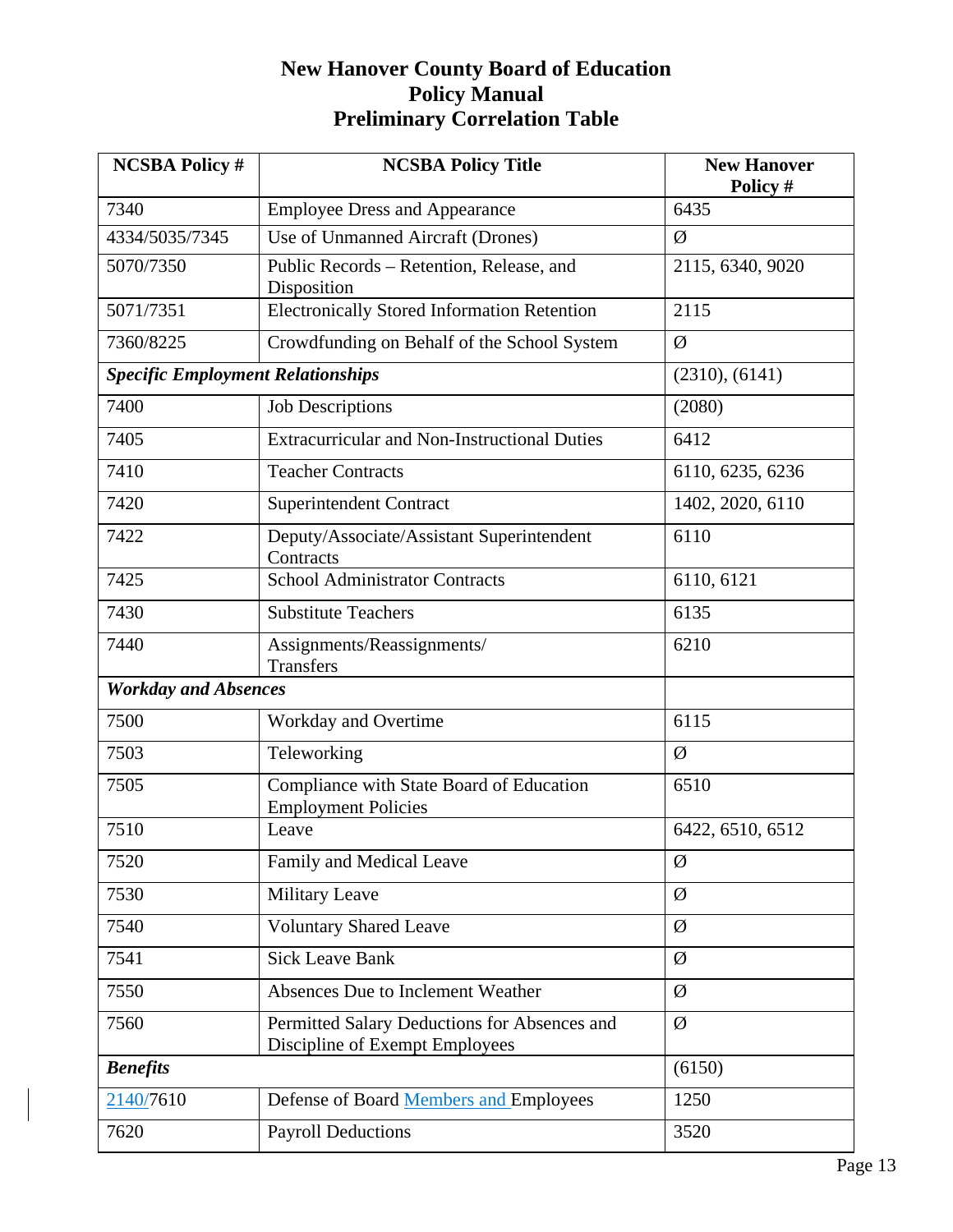| <b>NCSBA Policy #</b>                   | <b>NCSBA Policy Title</b>                                        | <b>New Hanover</b><br>Policy # |
|-----------------------------------------|------------------------------------------------------------------|--------------------------------|
| 7635                                    | <b>Return to Work</b>                                            | Ø                              |
| 7650                                    | <b>Employee Travel and Other Expense</b><br>Reimbursement        | Ø                              |
| <b>Non-Job Related Activities</b>       |                                                                  |                                |
| 7710                                    | Membership in Professional Organizations                         | Ø                              |
| 7720                                    | <b>Employee Political Activities</b>                             | 6422                           |
| 7730                                    | <b>Employee Conflict of Interest</b>                             | 6084, 6170                     |
| <b>Development and Evaluation</b>       |                                                                  |                                |
| 1610/7800                               | Professional and Staff Development                               | 6232, 6234                     |
| 7805                                    | <b>Superintendent Evaluation</b>                                 | 1402, 1820                     |
| 7810                                    | <b>Evaluation of Licensed Employees</b>                          | 6355                           |
| 7811                                    | Plans for Growth and Improvement of Licensed<br><b>Employees</b> | 6360                           |
| 7815                                    | <b>Evaluation of Non-Licensed Employees</b>                      | 6350                           |
| 7820                                    | <b>Personnel Files</b>                                           | 6340                           |
| 7821                                    | Petition for Removal of Personnel Records                        | 6340                           |
| 4705/7825                               | Confidentiality of Personal Identifying Information              | Ø                              |
| 4705/7825-R                             | Confidentiality of Personal Identifying Information              | Ø                              |
| <b>Separation</b>                       |                                                                  |                                |
| 7900                                    | Resignation                                                      | 6630                           |
| 7910                                    | Retirement                                                       | 6630, 6640                     |
| 7920                                    | Reduction in Force: Teachers and School<br>Administrators        | 6610                           |
| 7921                                    | <b>Classified Personnel Reduction</b>                            | 6620                           |
| 7930                                    | Professional Employees: Demotion and Dismissal                   | 6121, 6236                     |
| 7940                                    | <b>Classified Personnel: Suspension and Dismissal</b>            | 6110                           |
| 7950                                    | Non-Career Status Teachers: Nonrenewal                           | 6236                           |
| <b>SECTION 8000 - FISCAL MANAGEMENT</b> |                                                                  | (3120), (3330)                 |
| <b>Fiscal Goals</b>                     |                                                                  |                                |
| 8000                                    | <b>Fiscal Goals</b>                                              | Ø                              |
| <b>Budget Process</b>                   |                                                                  |                                |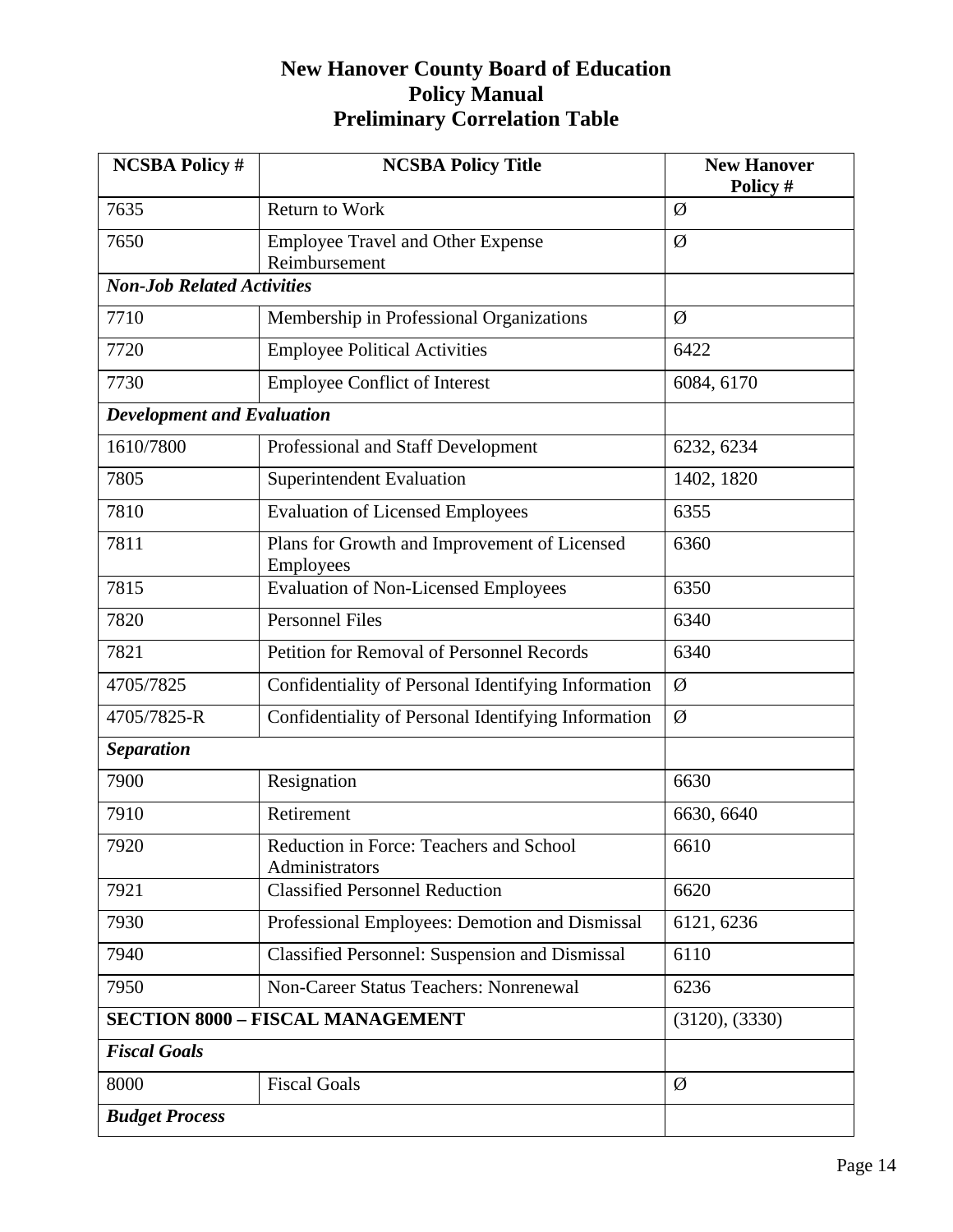| <b>NCSBA Policy #</b>                     | <b>NCSBA Policy Title</b>                   | <b>New Hanover</b><br>Policy # |  |  |
|-------------------------------------------|---------------------------------------------|--------------------------------|--|--|
| 8100                                      | <b>Budget Planning and Adoption</b>         | 3110                           |  |  |
| 8110                                      | <b>Budget Resolution</b>                    | 3110                           |  |  |
| <b>Revenue Sources</b>                    |                                             | (8550)                         |  |  |
| 8210                                      | Grants and Funding for Special Projects     | 3240                           |  |  |
| 8220                                      | <b>Gifts and Bequests</b>                   | 3240, 9600                     |  |  |
| 7360/8225                                 | Crowdfunding on Behalf of the School System | Ø                              |  |  |
| 8230                                      | Penalties, Fines, and Forfeitures           | Ø                              |  |  |
| <b>Fiscal Accountability</b>              |                                             |                                |  |  |
| 8300                                      | <b>Fiscal Management Standards</b>          | 3000                           |  |  |
| 8305                                      | <b>Federal Grant Administration</b>         | 3240, 3610                     |  |  |
| 3565/8307                                 | Title I Program Comparability of Services   | Ø                              |  |  |
| 8310                                      | Annual Independent Audit                    | 3310                           |  |  |
| 8320                                      | Depositories                                | 3340                           |  |  |
| 8325                                      | <b>Daily Deposits</b>                       | 3310                           |  |  |
| 8330                                      | <b>Facsimile Signatures</b>                 | 3310                           |  |  |
| 8340                                      | Insurance                                   | Ø                              |  |  |
| 8341                                      | <b>Limited Claim Settlement</b>             | Ø                              |  |  |
| 8350                                      | <b>Fixed Assets Inventory</b>               | 3240, 3320                     |  |  |
| <b>Separate Accounts</b>                  |                                             |                                |  |  |
| 8410                                      | <b>Individual School Accounts</b>           | 3310, 3350                     |  |  |
| <b>Personnel Duties</b>                   |                                             |                                |  |  |
| 8510                                      | <b>School Finance Officer</b>               | 3360                           |  |  |
| 8520                                      | <b>School Treasurer</b>                     | 3350                           |  |  |
| 8530                                      | <b>Fidelity Bonds</b>                       | 3510                           |  |  |
| <b>SECTION 9000 - FACILITIES</b>          |                                             |                                |  |  |
| <b>Facility Planning and Construction</b> |                                             |                                |  |  |
| 9000                                      | Planning to Address Facility Needs          | 5000                           |  |  |
| 9010                                      | <b>Site Selection</b>                       | 3230                           |  |  |
| 9020                                      | <b>Facility Design</b>                      | 5020                           |  |  |